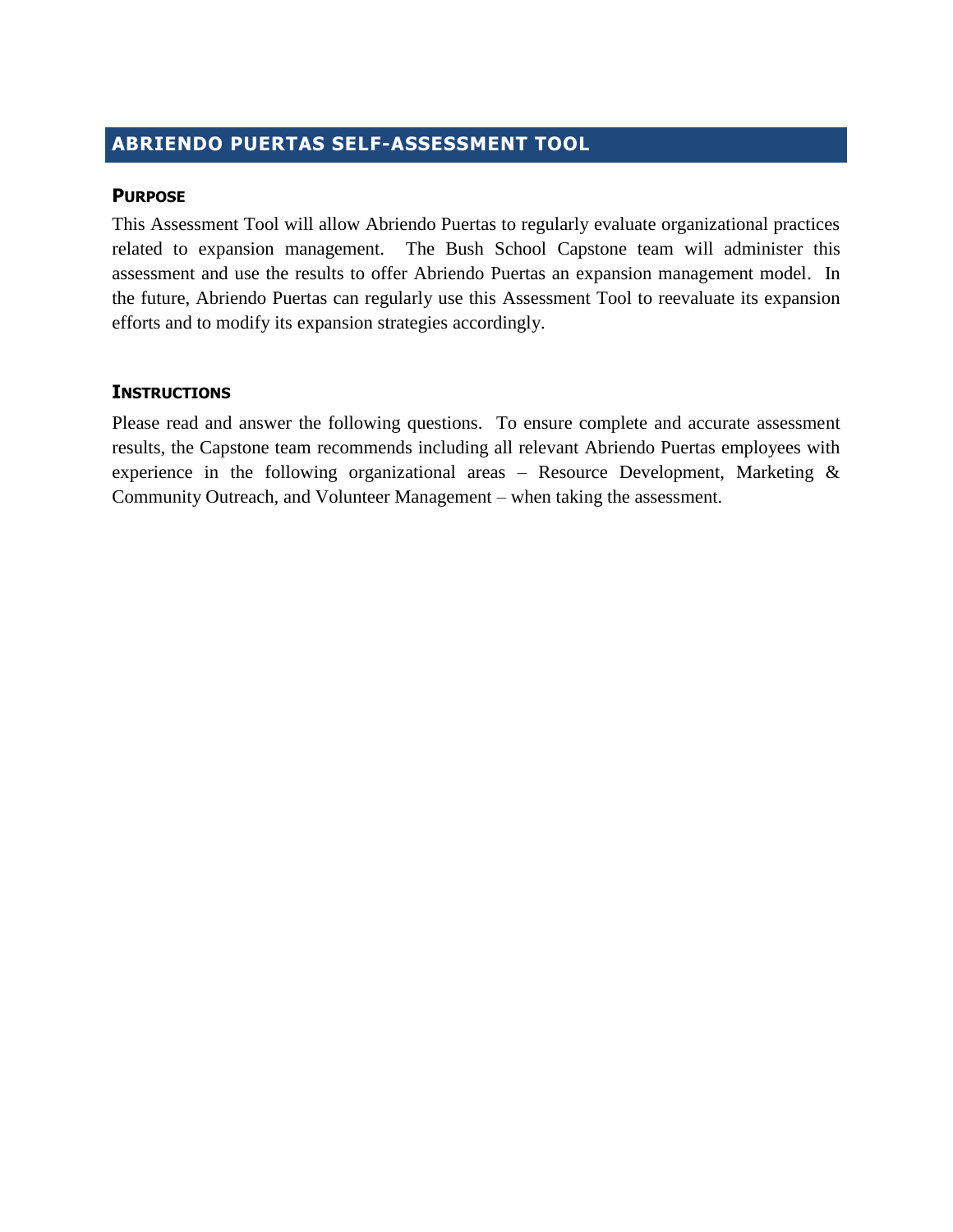| <b>I. Resource Development &amp; Fundraising</b>                                                                                                                                                                             | <b>Yes</b> | <b>No</b> |
|------------------------------------------------------------------------------------------------------------------------------------------------------------------------------------------------------------------------------|------------|-----------|
| Do you have a funding model that identifies where you expect your funding<br>1.<br>to come from each year? Please explain.                                                                                                   |            |           |
| Do you have a long term strategic plan for your fundraising targets?<br>2.                                                                                                                                                   |            |           |
| What are your funding sources?<br>3.<br>a. Government Grants<br>$\%$<br>b. ISDs<br>$\%$<br>c. Foundation Grants<br>$\frac{0}{0}$<br>d. Individuals<br>$\%$<br>e. Other<br>$\%$<br>Please specify "Other" sources of funding: |            |           |
| Are your fundraising efforts staffed and funded at a level consistent with<br>4.<br>funding expectations?                                                                                                                    |            |           |
| Do you have plans to hire more development staff as you grow?<br>5.                                                                                                                                                          |            |           |
| Do you research prospective donors?<br>6.                                                                                                                                                                                    |            |           |
| Do you maintain a donor database (do you keep records of past donors)?<br>7.<br>Please explain.                                                                                                                              |            |           |
| 8. Do you conduct an annual fundraising campaign?                                                                                                                                                                            |            |           |
| Do you have repeat donors? Please explain.<br>9.                                                                                                                                                                             |            |           |
| 10. Do you accept donations by mail?                                                                                                                                                                                         |            |           |
| 11. Do you accept donations on your website?                                                                                                                                                                                 |            |           |
| 12. Do your past clients/volunteers become donors?                                                                                                                                                                           |            |           |
| 13. Do you have a well-developed case to encourage donors to support your<br>organization?                                                                                                                                   |            |           |
| 14. Is fundraising a priority for your organization?                                                                                                                                                                         |            |           |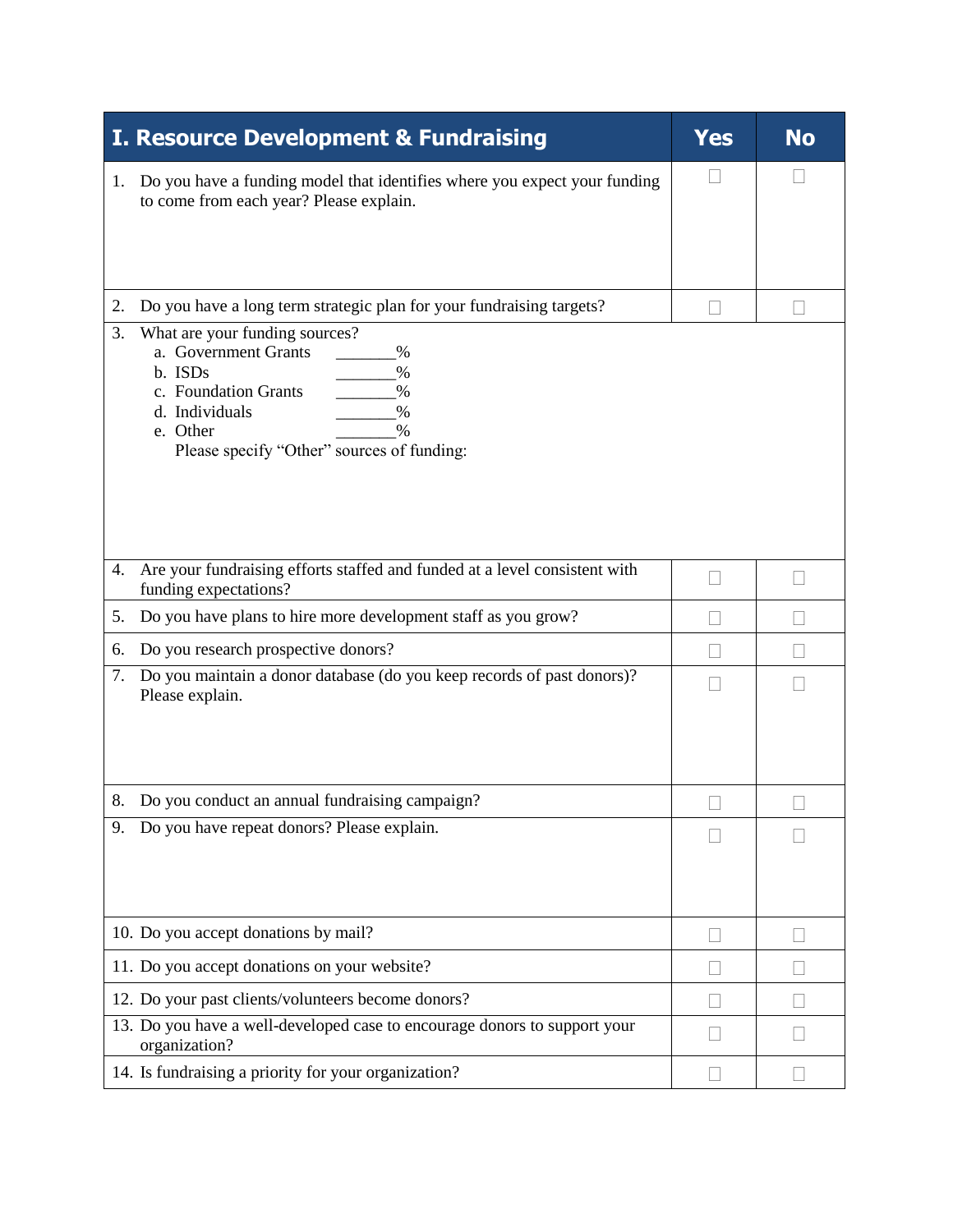| II. Marketing & Community Outreach                                                                                                            | <b>Yes</b> | <b>No</b> |
|-----------------------------------------------------------------------------------------------------------------------------------------------|------------|-----------|
| Do you have a marketing coordinator?<br>1.                                                                                                    |            |           |
| Do you have a written marketing plan?<br>2.                                                                                                   |            |           |
| Does your written marketing plan outline your goals/objectives, target<br>a.<br>markets, and methods/tools for achieving these goals?         |            |           |
| Do you review and adapt your marketing plan each time you expand to<br>b.<br>a new location?                                                  |            |           |
| Do you consistently use your logo?<br>3.                                                                                                      |            |           |
| How do you want to be perceived by people outside your organization?<br>4.                                                                    |            |           |
| Do your marketing efforts consistently promote this perception?<br>5.                                                                         |            |           |
| Do your brochures, newsletters, annual reports, and other promotional<br>6.<br>materials present a coherent look and feel?                    |            |           |
| Do you regularly update your website and use it for marketing efforts? If<br>8.<br>yes, how often?                                            |            |           |
| Do you strategically identify potential schools and/or districts at which to<br>9.<br>implement your program? If yes, how?                    |            |           |
| 10. Do you regularly look for free marketing opportunities within the<br>community? (feature newspaper articles, letters to the editor, etc.) |            |           |
| 11. Do you regularly pursue relationships with other similarly-minded<br>organizations aside from GEAR UP?                                    |            |           |
| 12. Are you aware of any competing parental engagement programs? If yes,<br>please list competing programs:                                   |            |           |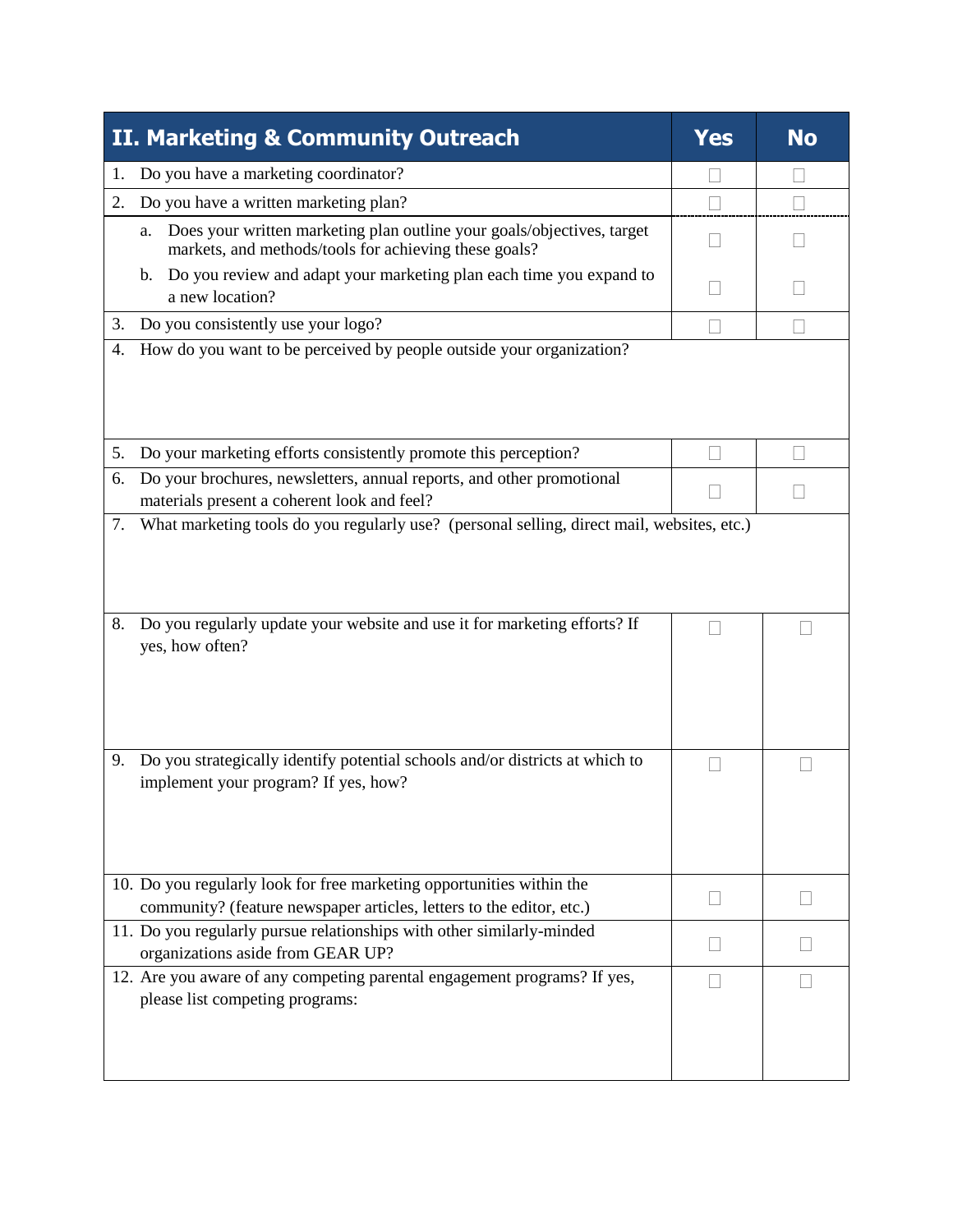| II. Marketing & Community Outreach (Continued)                                                                                      | <b>Yes</b> | <b>No</b> |
|-------------------------------------------------------------------------------------------------------------------------------------|------------|-----------|
| 13. Do you attempt to differentiate your program from potential competitors?                                                        |            |           |
| 14. Do you research each new community you enter?                                                                                   |            |           |
| 15. Do you continue to market your services once your program is established<br>within a community in order to maintain a presence? |            |           |
| 16. Do you regularly work with the community to make community members<br>aware of the program?                                     |            |           |
| 17. Do you use marketing to maintain volunteer participation once the program<br>is established in a location?                      |            |           |
| 18. Do you have specific marketing materials for donors?                                                                            |            |           |
| 19. Do you regularly maintain contact with your donors?                                                                             |            |           |
| 20. Do you regularly recognize your donors?                                                                                         |            |           |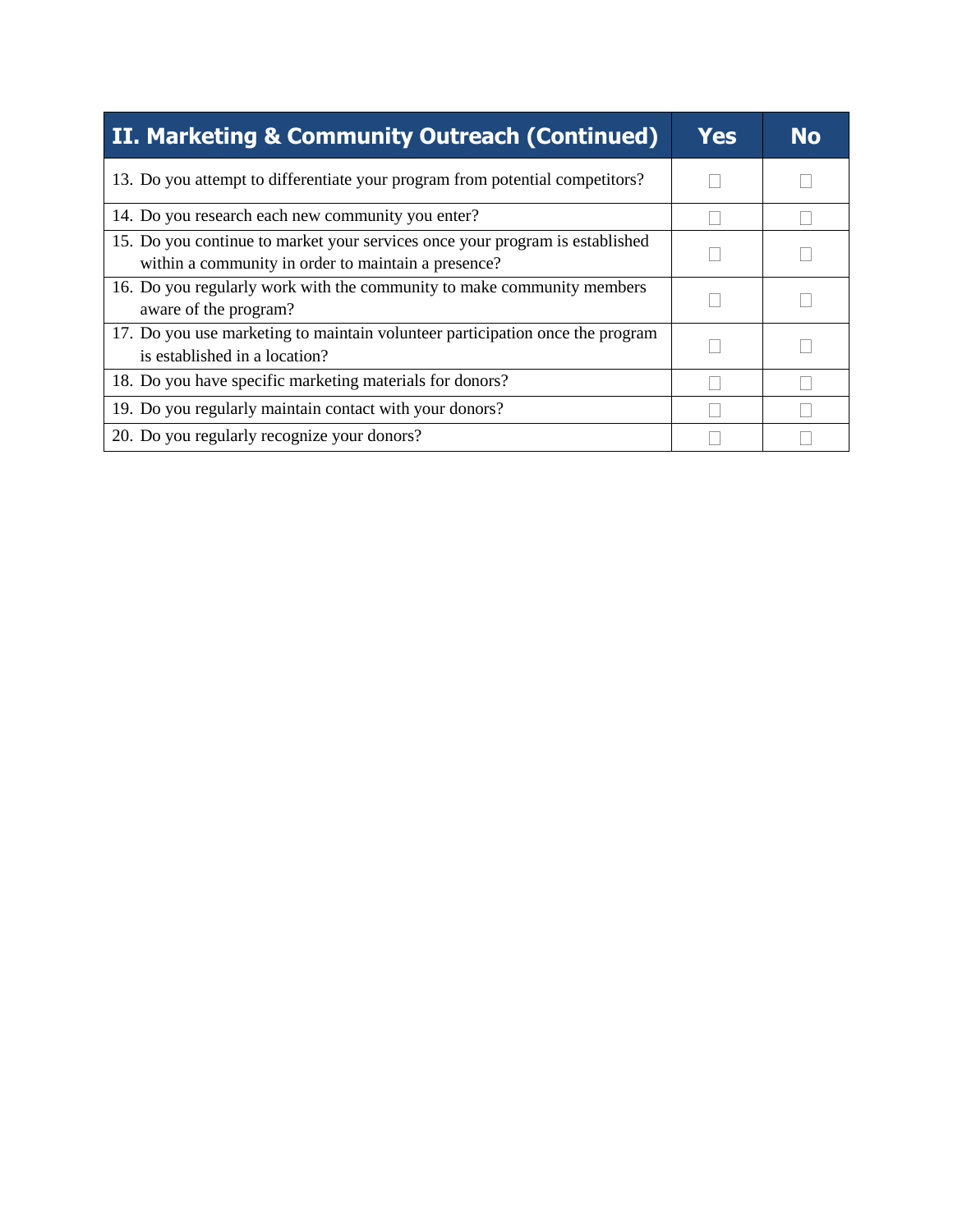| <b>III. Volunteer Management</b>                                                                                                     | Yes | <b>No</b> |
|--------------------------------------------------------------------------------------------------------------------------------------|-----|-----------|
| Do you recruit parents to become involved with Abriendo Puertas? If yes,<br>1.<br>explain how.                                       |     |           |
| When partnering with school districts, do the schools play a role in<br>2.<br>recruiting and supporting volunteers? If yes, explain. |     |           |
| Do you have detailed job descriptions for your parent volunteers? If yes,<br>3.<br>what are they?                                    |     |           |
| Do you have a screening or selection process for your parent volunteers? If<br>4.<br>yes, please explain.                            |     |           |
| Do you have a method for determining which parents will teach and mentor<br>5.<br>other parents? If yes, please explain.             |     |           |
| 6. Do you train your volunteers? If yes, how?                                                                                        |     |           |
| Who comes to your monthly meetings?<br>a.                                                                                            |     |           |
| What are concerns that volunteers generally deal with?<br>b.                                                                         |     |           |
| Where are the meetings located?<br>c.                                                                                                |     |           |
| Is the training one time or ongoing?<br>d.                                                                                           |     |           |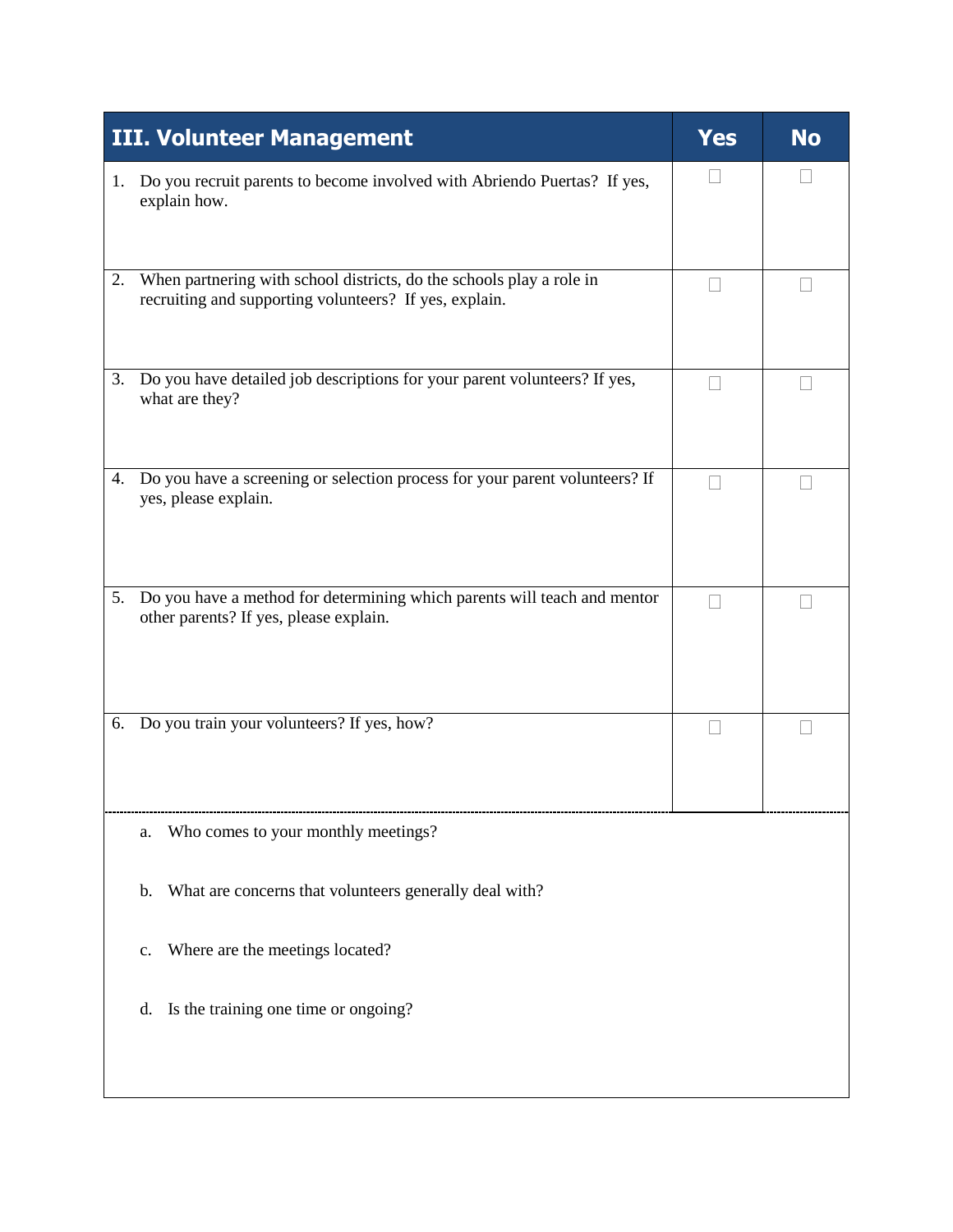| <b>III. Volunteer Management (Continued)</b>                                                                  | <b>Yes</b> | <b>No</b> |
|---------------------------------------------------------------------------------------------------------------|------------|-----------|
| Do you keep minutes or records of trainings?<br>7.                                                            |            |           |
| Do you track the involvement of your parent volunteer with Abriendo<br>8.<br>Puertas? If yes, please explain. |            |           |
| Do you evaluate the work of your parent volunteers? If yes, please explain.<br>9.                             |            |           |
| 10. Do you have a parent volunteer coordinator? If no, explain organization<br>oversight of volunteers:       |            |           |
| 11. Do you give your parent volunteers recognition for their work with your<br>organization? If yes, explain. |            |           |
| 12. Do you motivate or encourage volunteers? If yes, explain how.                                             |            |           |
| 13. Do you have a process for dealing with grievances of volunteers?                                          |            |           |
| 14. Do you keep volunteers informed of organizational events and/or program<br>changes? If yes, explain how.  |            |           |